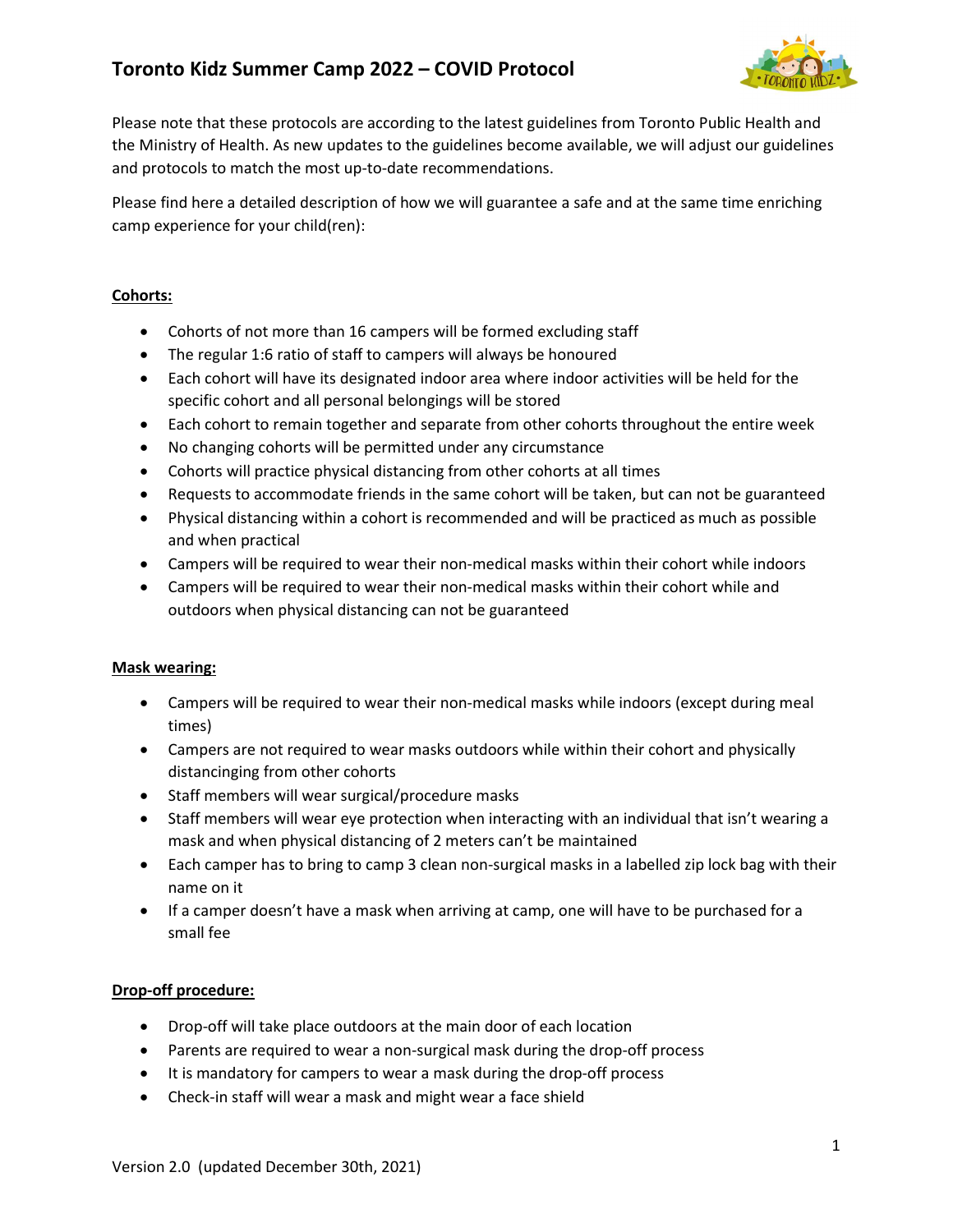

- A table and visual cues is set up to encourage physical distancing
- Staff will confirm for each camper that the daily health screening has been submitted electronically prior to arrival at camp. In case the daily health screening is still pending it will be performed by the staff member on-site with the parent/guardian present
- The parent/guardian will have to remain on site until the camper has passed the health screening
- The camper will be directed to their cohort's outdoor meeting spot
- No parents/guardians are allowed to enter the camp location to minimize the number of individuals entering the site
- Each cohort will enter the camp location as a group and settle into their cohort's assigned indoor space
- The camper will leave all personal belongings in the dedicated space

## Pick-up procedure:

- A table will be set up at the entrance to the camp location to ensure physical distancing
- Parents/guardians to line up and wait at the entrance to the camp
- Parents/guardians are required to wear a mask/face covering during pick-up
- Parents/guardians to ensure physical distancing from other parents/guardians during the pickup procedure
- Parents/guardians to arrive with plenty of time to guarantee that they are ready to receive their camper at 4:30 pm or 5:00 pm
- Campers will be brought outside to meet parent/guardian at 4:30 pm/5:00 pm
- Late pick-up fees will strictly be applied if parent/guardian arrives after 4:30 pm/5:00 pm
- If an earlier pick-up is required, parent/guardian must notify our staff with as much notice as possible
- Campers will only be handed to parent/guardian that has been clearly identified in advance
- Identification will need to be shown each time at pick-up as it might be a new counsellor handing over your child. If the name on the ID doesn't match any person listed as parents/guardians or emergency contact, you will be asked to step aside to wait for next steps while the pick-up procedure continues
- Parent/guardian to provide a signature to confirm pick-up of camper

#### Camper care:

- Washrooms will be designated to cohorts wherever possible
- Regularly supervised handwashing will be incorporated into the program (before and after meals, during breaks and transition times between activities)
- Hand sanitizer will be provided throughout different areas in the camp space
- Campers to wear sunscreen when arriving at camp in the morning and bring their sunscreen to camp. Sunscreen will be re-applied in the afternoon by the campers themselves. Staff will be able to assist campers only with a visual demonstration
- If a camper gets injured or requires help physically, staff members will perform standard first aid/CPR. If possible staff and camper will wear PPE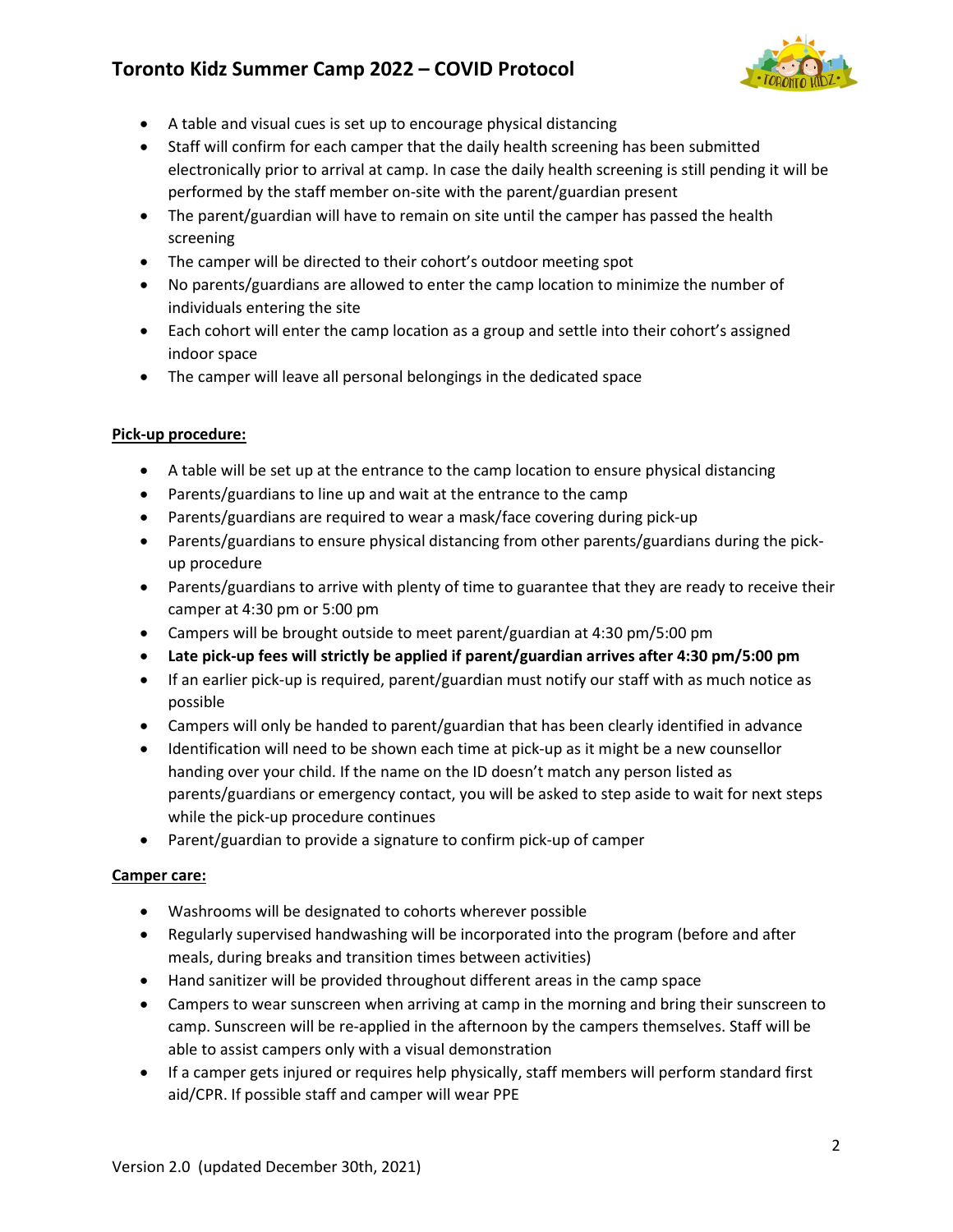

Yellow safety vests will be worn by campers whenever groups leave the camp premises

### Daily health screening:

- Campers, staff and any potential visitors to the camp will undergo a screening either at home (preferred) or upon arrival at the camp location
- **Entry will be denied to any individual who has any of the symptoms as outlined in the COVID-19** school and child care screening provided by the Ministry of Health
- Daily screenings will be done electronically whenever possible and only at the camp location upon arrival if the electronic document has not been completed yet
- Hand sanitizer will be placed at all entrances
- Daily attendance and health screening records will be kept

#### Personal belongings:

- Each camper will have an assigned box to store all personal belongings
- Personal belongings at camp have to be limited as much as possible
- No toys or other non-essential items brought from home will be allowed at camp
- The following personal belongings have to be clearly labelled with the campers name: water bottle, sunscreen, mask
- Each camper to bring the following items to camp:
	- o Small backpack
	- o Water bottle
	- o Lunch/Snack box
	- o 2 non-surgical masks
- Strict no sharing of personal items between campers and staff members

## Meals & snacks / water:

- Cohorts will remain separate during meal and snack times
- Most meals to be held in each cohort's designated room
- Some meals will be held outside (e.g. picnics at parks)
- Strict no sharing of food, snacks, water bottle, food containers between campers and staff
- No microwaving food or storing food in the fridge will be available this year
- Contactless filling up of water bottles will be facilitated with the assistance of staff

## Cleaning:

- All areas and surfaces will be cleaned and disinfected regularly throughout the day as required by the Ministry of Health and Toronto Public Health
- Washrooms will be cleaned and disinfected during the day as required by the Ministry of Health and Toronto Public Health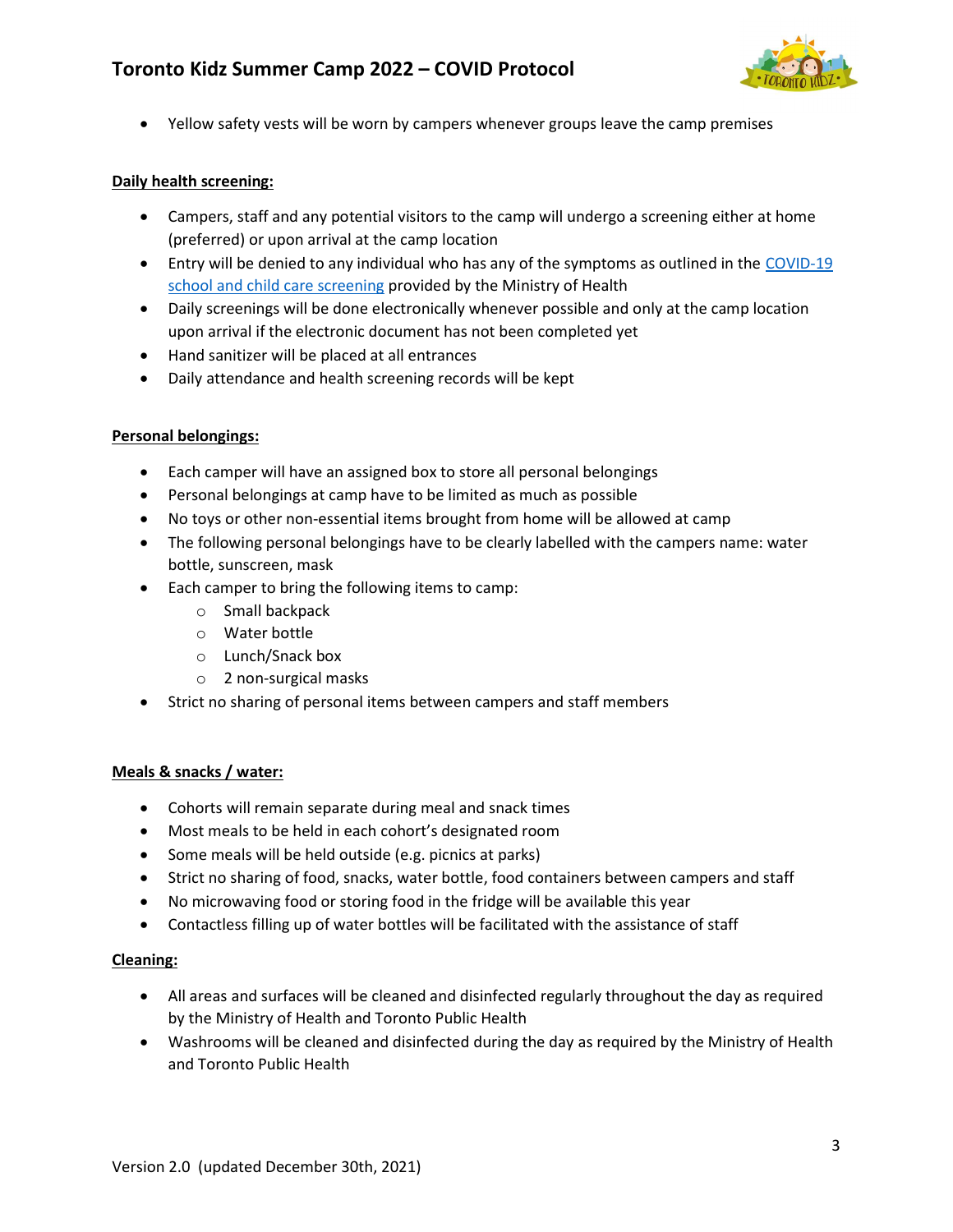

- Supplies, equipment, toys, etc. will be disinfected during the day as required by the Ministry of Health and Toronto Public Health
- All rooms including floors will be cleaned and disinfected at the end of each day

# Supplies, equipment, toys

- Each cohort will have its designated sports equipment (balls, outdoor toys, etc.), supplies (scissors, crayons, glue sticks, etc.) and toys & games (board games, indoor toys, etc.) for the week
- If supplies, equipment, toys or games change cohorts for any reason, they will be cleaned and disinfected prior to being used by a new cohort
- No items will be used that can not be cleaned and disinfected on site (e.g. plush animals)

# Behaviour management

- On the first day of the week, campers will be briefed and trained on all safety and health measures for their week at camp including hand hygiene and respiratory etiquette
- The camp's 3 strike policy will be strictly applied this summer. Parent/guardians are encouraged to review the policy together with their camper prior to the start of the week
- No refunds will be provided if a camper has to be removed from the program due to behaviour

# Handling/reporting illness and suspected/confirmed COVID-19 cases

- Campers to remain home if they fall ill or show any COVID-19 related symptoms
- If a camper is not sent to camp, the camp has to be notified the same day given the reason for which the camper is kept at home
- Campers who don't pass the daily health screening must isolate (stay home) and not leave except to get tested or for a medical emergency. Talk with your health care provider to get advice or an assessment, including if the camper needs a COVID-19 test
- The camper can return to camp after getting a negative COVID-19 test result, or they are cleared by their local public health unit, or are diagnosed with another illness
- Siblings or other people in the camper's household must stay at home until the camper showing symptoms tests negative, or is cleared by their public health unit, or is diagnosed with another illness
- Proof or negative test results or medical notes are not required to return to camp
- Campers who show any COVID-19 related symptoms while at camp will be immediately separated from their cohort and accompanied by a staff member to wait in a designated area for pick-up
- The accompanying staff member will remain at a distance of 2 metres and wear PPE. The camper will be wearing their mask. Parent/guardian will be immediately informed to arrange pick-up as soon as possible
- Camper will be reminded of hand hygiene and respiratory etiquette while waiting for pick-up